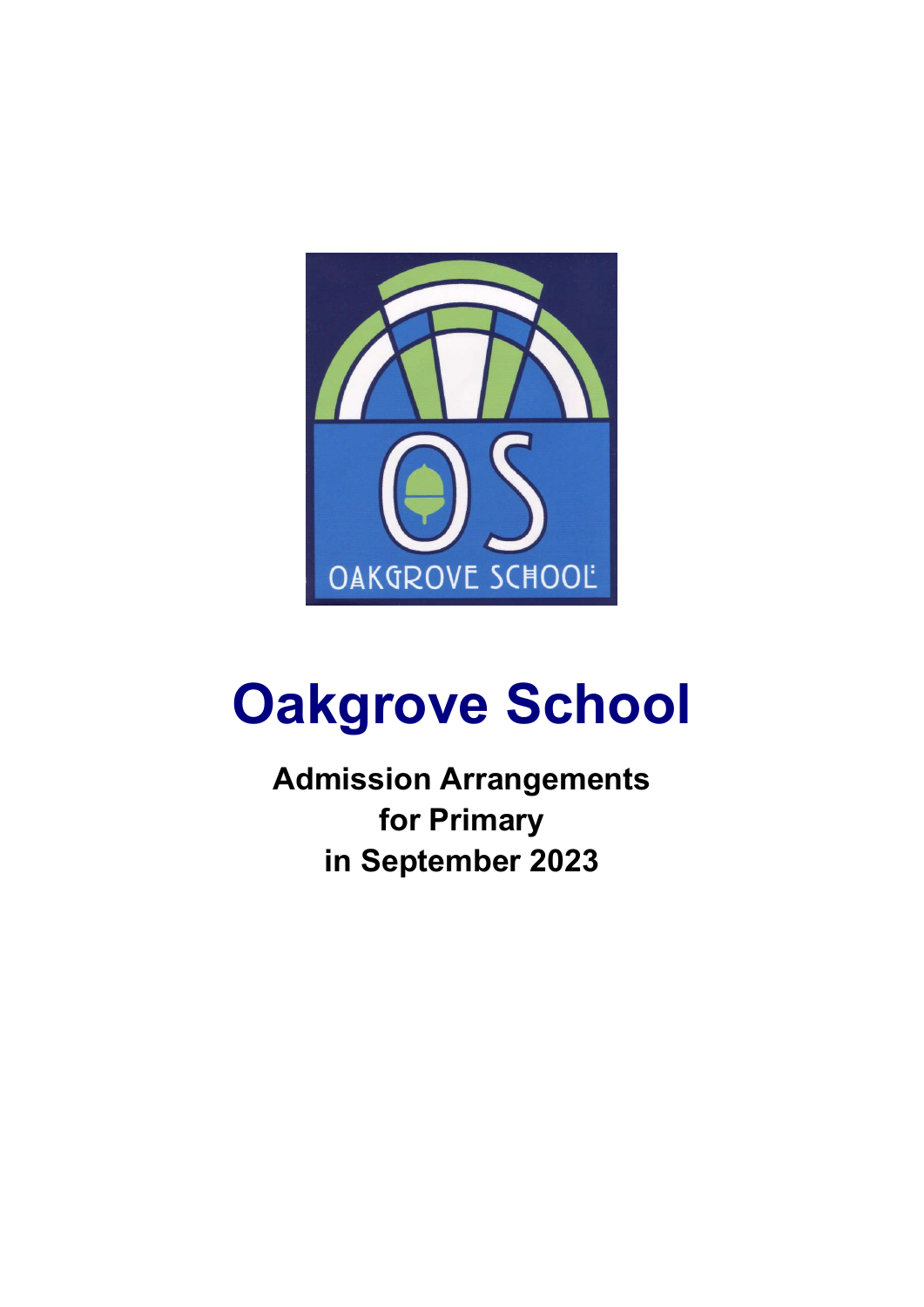## **1. Introduction**

Oakgrove School is an all-through school offering educational provision for children from Foundation to Year 13. Admission to Oakgrove Primary School allows children to access the full educational provision and no additional application is necessary when transferring from Year 6 to Year 7 (the main point of transfer from primary to secondary school within Milton Keynes). Children attending any other primary school **must** follow the application procedures for transferring to Year 7, as set out in the Oakgrove School policy '*Admission Arrangements for Year 7 in September 2023*.

The ethos of Oakgrove School (the School) is best summed up by the School's motto of "Excellence, Innovation, Respect". It is a school that has a real sense of the traditional values of respect and courtesy. It is a school where uniform, setting by ability, specialist subject teaching, good behaviour and regular homework are at the centre of its work. It is a school that is at the cutting edge of teaching and learning developments. We expect all parents/carers applying for a place here to respect this ethos and its importance to the school community.

The Governing Body of Oakgrove School is responsible for the admission of children into the school. All applications for places are made on the Milton Keynes Local Authority Common Application Form. Parents should note that for Milton Keynes schools, including academies, there is no automatic right to a place at the defined-area school. If you make an application for a school which is not your local school, and subsequently are not allocated a place, there is no guarantee that primary education will be available for your child at the defined area school/academy.

## **2. Procedures for admission into Reception for children starting school**

Although Oakgrove School is the admissions authority, the Local Authority (LA), as required by the Department for Education (DfE), co-ordinates the admission arrangements for all schools/academies in Milton Keynes and will communicate all decisions to parents/carers.

Procedures for applying to Oakgrove Primary School are explained in the LA publication 'Admission to Primary Schools in Milton Keynes'. Parents should make themselves familiar with this information and take particular note of the definitions provided, dates and deadlines. Parents/Carers are advised to apply online via the Council's website at www.miltonkeynes.gov.uk/schooladmissions. Paper forms are only available upon request. The timeline for admission will be in line with that of the "Co-ordinated Primary School Admissions Milton Keynes LA Scheme" as set out in the LA publication 'Admission to Primary Schools in Milton Keynes'. No forms will be accepted at the school. **Any application for a place at Oakgrove Primary School received after the published date for return, (but before 1.9.23), will only be considered after all prior applications have been decided in line with the above. All applications for Reception in 2023 received after 1.9.23 will be processed under the School's In-Year admission procedure (please see section 10 below).** 

If a parent prefers their child not to be admitted at 4+ but chooses instead to wait, then this can be accommodated as long as the child has started school by the beginning of the term following their fifth birthday. This is the start of compulsory school age. In such a case, an application should be submitted within the normal admissions round but the parent should state that they wish to take up their right to defer entry. Any place offered will be held open for that child but only up to the end of the academic year. This means that the latest date a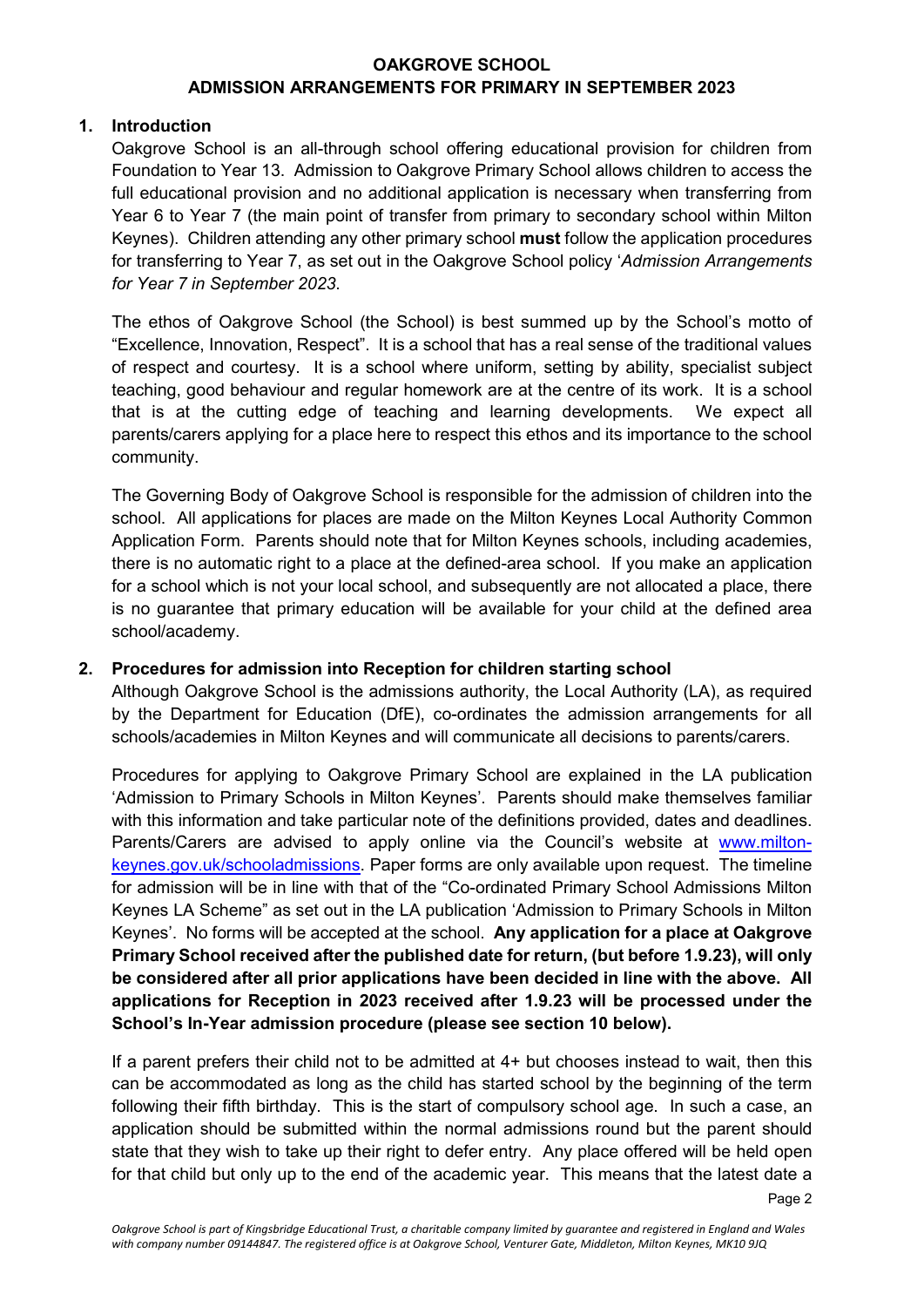## **OAKGROVE SCHOOL**

# **ADMISSION ARRANGEMENTS FOR PRIMARY IN SEPTEMBER 2023**

summer born child can start is the beginning of the summer term before their birthday (see also paragraph 11 – *Admission of a child into a year group other than that normally associated with their age*).

Oakgrove Primary School is required to comply with the infant class size rules which requires that each Reception, Year 1 and Year 2 class must have no more than 30 children with a qualified teacher.

## **3. Published Admissions Number (PAN)**

The PAN for Reception in September 2023 is 90.

## **4. Special Educational Needs**

Children who have a statement of special educational needs or Education, Health and Care Plan which names the School will be admitted and will count towards the PAN.

## **5. Oversubscription criteria**

If the School is oversubscribed, after the admission of pupils with a Statement of Educational Need or an Education, Health and Care Plan where the School is named in the statement or plan, priority for admission will be given to those children who meet the criteria set out below, in order:

- 1. 'A 'Looked After Child' or a 'Previously Looked After Child' as defined below.
- 2. Children who live in Oakgrove Primary School's defined area number 1 (see definition in Section 8 below) and will have a sibling attending Oakgrove School\* at the time of application with a reasonable expectation that the sibling will be attending at the start of the new academic year of proposed admission.
- 3. (a) Children of staff who have been employed at Oakgrove School\* for two or more years at the time at which the application for admission to the school is made, and/or (b) Children of staff who are recruited to fill a vacant post at Oakgrove School\* for which there is a demonstrable skill shortage. It is at the absolute discretion of the Chair of the School's Finance & Personnel Committee to determine when there is a demonstrable skill shortage.
- 4. Children who live in Oakgrove Primary School's defined area number 1 (see definition in Section 8 below).
- 5. Children who live in Oakgrove Primary School's defined area number 2 (see definition in Section 8 below) and will have a sibling attending Oakgrove School\* at the time of application with a reasonable expectation that the sibling will be attending at the start of the new academic year of proposed admission.
- 6. Children who live in Oakgrove Primary School's defined area number 2 (see definition in Section 8 below).
- 7. Children who live in Oakgrove School's secondary school defined area (see definition in Section 8 below), not already specified under Oakgrove Primary School's defined areas number 1 and 2, and will have a sibling attending Oakgrove School\* at the time of application with a reasonable expectation that the sibling will be attending at the start of the new academic year of proposed admission.
- 8. Children who live in Oakgrove School's secondary school defined area not already specified in defined areas 1 and 2 (see definition in Section 8 below).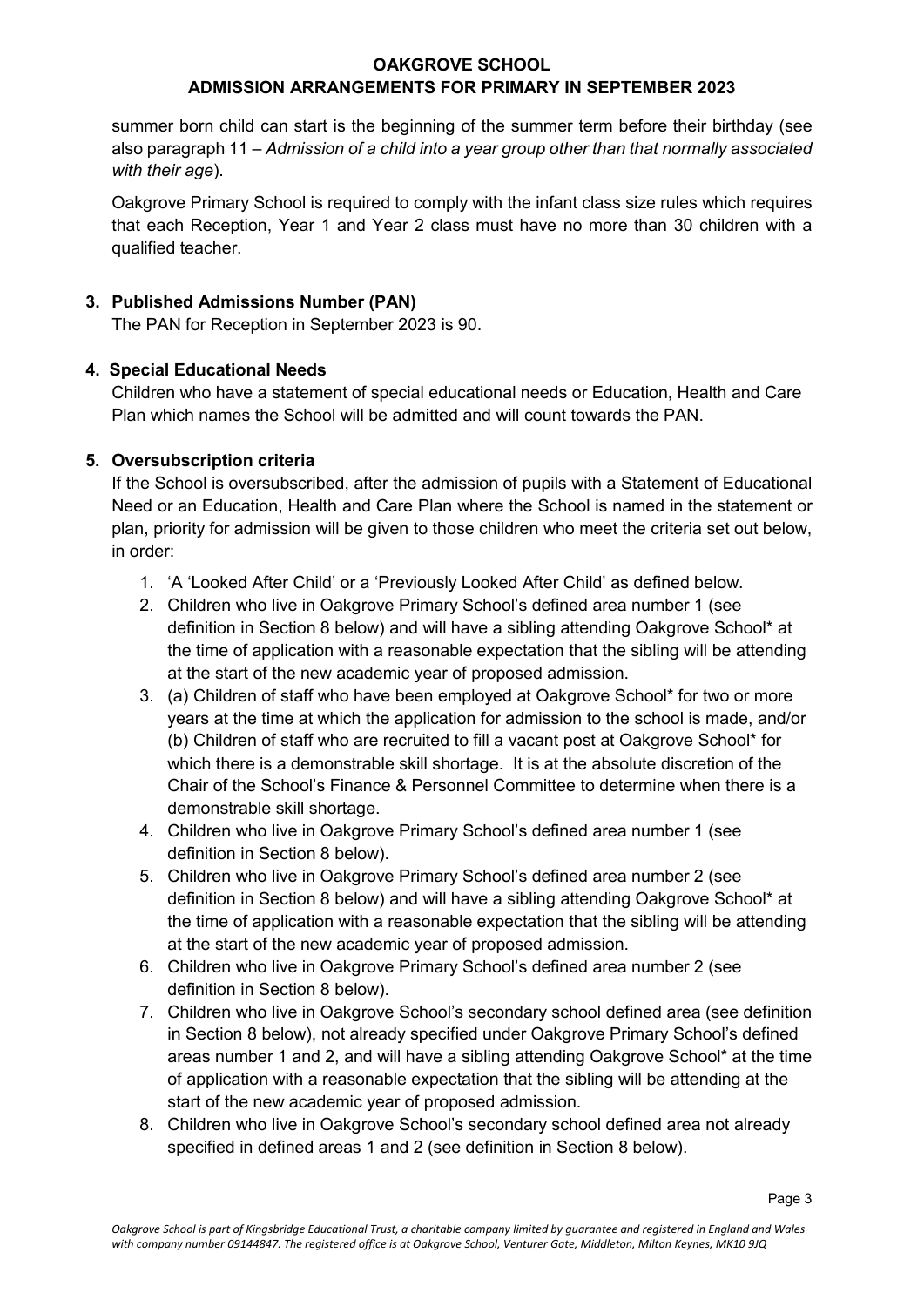- 9. Children who live outside Oakgrove School's secondary school defined area and will have a sibling attending Oakgrove School\* at the time of application with a reasonable expectation that the sibling will be attending at the start of the new academic year of proposed admission.
- 10. All other children.

\* Where reference is made to Oakgrove School, this refers to Oakgrove School including both primary and secondary school age children, i.e. from Year R to Year 13.

## **6. Oversubscription: Distance Tiebreaker**

In the event of there being more applicants meeting any of the above criteria than remaining places available, distance between the applicant's principal residence and Oakgrove Primary School will be used as a tiebreaker, with those living nearest given priority. Distance from the School is measured from the main entrance of Oakgrove Primary School to the front door of the applicant's residence, in a straight line using a computerised measuring system. For applicants living in flats, the distance will be measured from Oakgrove Primary School's main entrance to the front door of the ground floor flat underneath the applicant's residence. Priority will be given to the lower flat door number if there is more than one applicant from a block of flats.

In the event that there are two residences at the same distance and it is not possible to distinguish between them, then random allocation will be used to determine priority. Where random allocation is used, it will be independently supervised by a person not connected with the School.

#### **7. Waiting List**

The School will maintain a waiting list for those children who are unsuccessful in applying to join Year R in September 2023. This will be ranked in accordance with the oversubscription criteria and length of time on the list will not be a factor in offering a place. The waiting list will be held for the remainder of the academic year.

Children whom the Local Authority approaches the School to admit and who are allocated a place at the School in accordance with the Fair Access Protocol, will take precedence over those already on the waiting list. Further, and for the avoidance of doubt, a child whose statement of Special Educational Needs or Education Health and Care plan names the School must be admitted, and will therefore take precedence over children on the waiting list.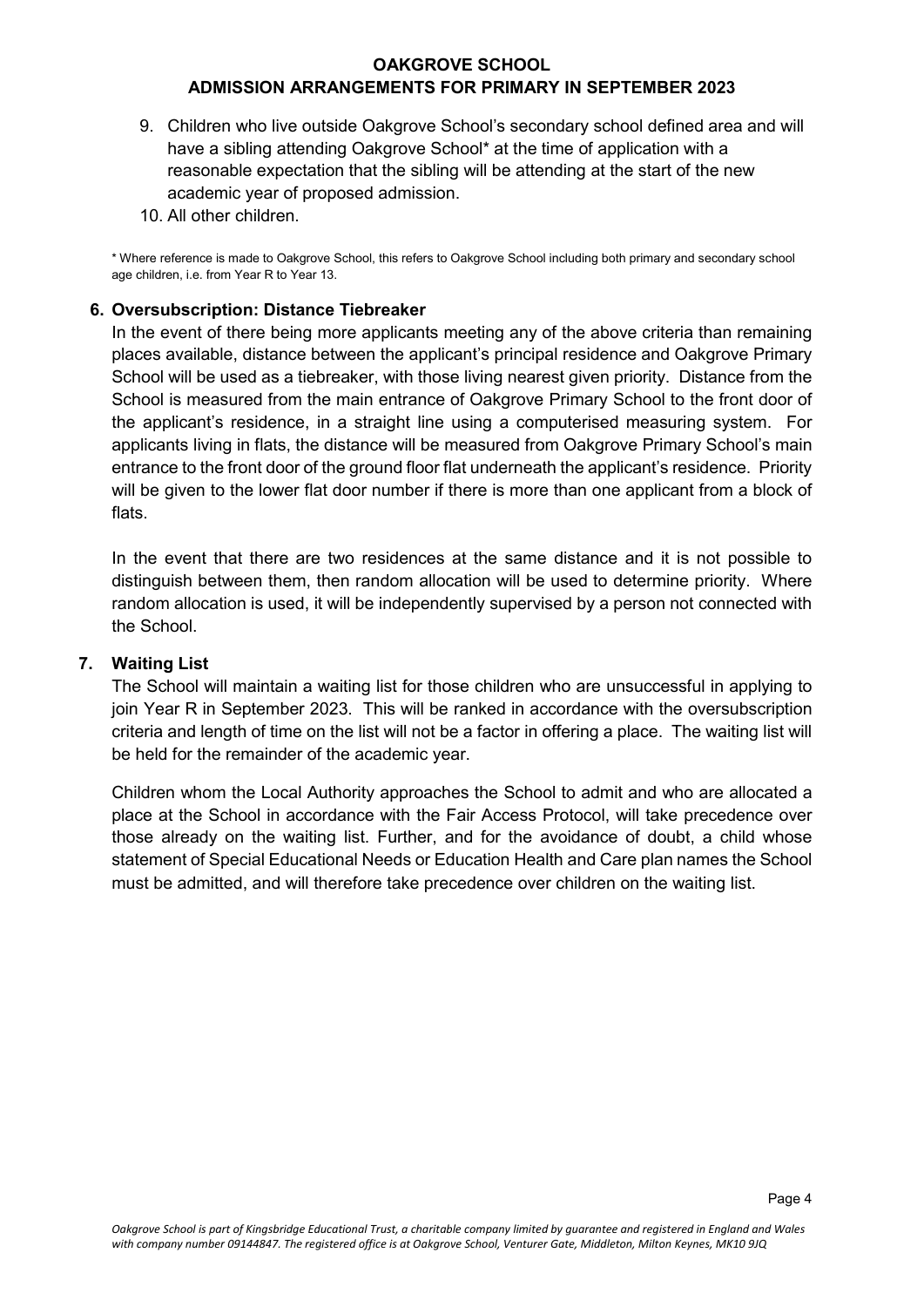# **8. Oversubscription Criteria: Definitions**

"*Oakgrove Primary School defined area Number 1*"

Defined area Number 1 for Oakgrove Primary School is Oakgrove.



*"Oakgrove Primary School defined area Number 2"* 

*Defined area Number 2 for Oakgrove Primary School is Middleton, Milton Keynes Village, Monkston and Monkston Park.* 



*Oakgrove School is part of Kingsbridge Educational Trust, a charitable company limited by guarantee and registered in England and Wales with company number 09144847. The registered office is at Oakgrove School, Venturer Gate, Middleton, Milton Keynes, MK10 9JQ*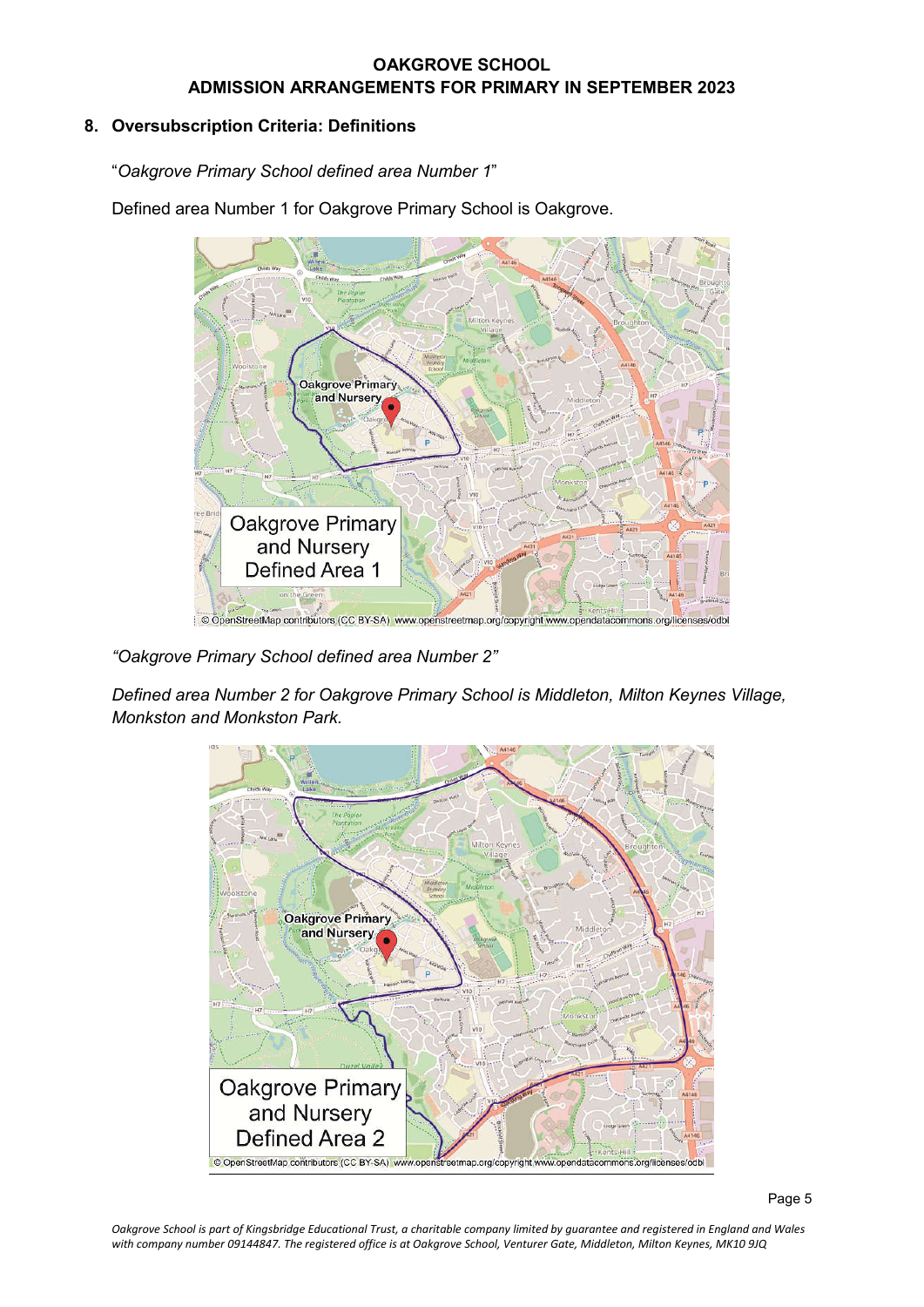*(Middleton is shared with Middleton Primary School. Monkston and Monkston Park are shared with Monkston Primary School and Middleton Primary School).* 

## "*Oakgrove Secondary School defined area*"

The defined area for Oakgrove Secondary School is Middleton, Monkston, Monkston Park, Milton Keynes Village, Woolstone, Broughton, Broughton Gate, Kingston, Atterbury, Oakgrove and Woughton on the Green. (Please note residents living in Oakgrove, Middleton, Milton Keynes Village, Monkston and Monkston Park are given a higher priority for admission within defined area number 1 and defined area number 2.)



## "*Oakgrove School*"

Where reference is made to Oakgrove School, this refers to all year groups from Year R to Year 13.

## "*Residence*"

In all cases, proof of residency will be required. Acceptable proof of residence includes a current Council Tax bill, or signed rental agreement, and an official document that confirms the child lives at the normal home address.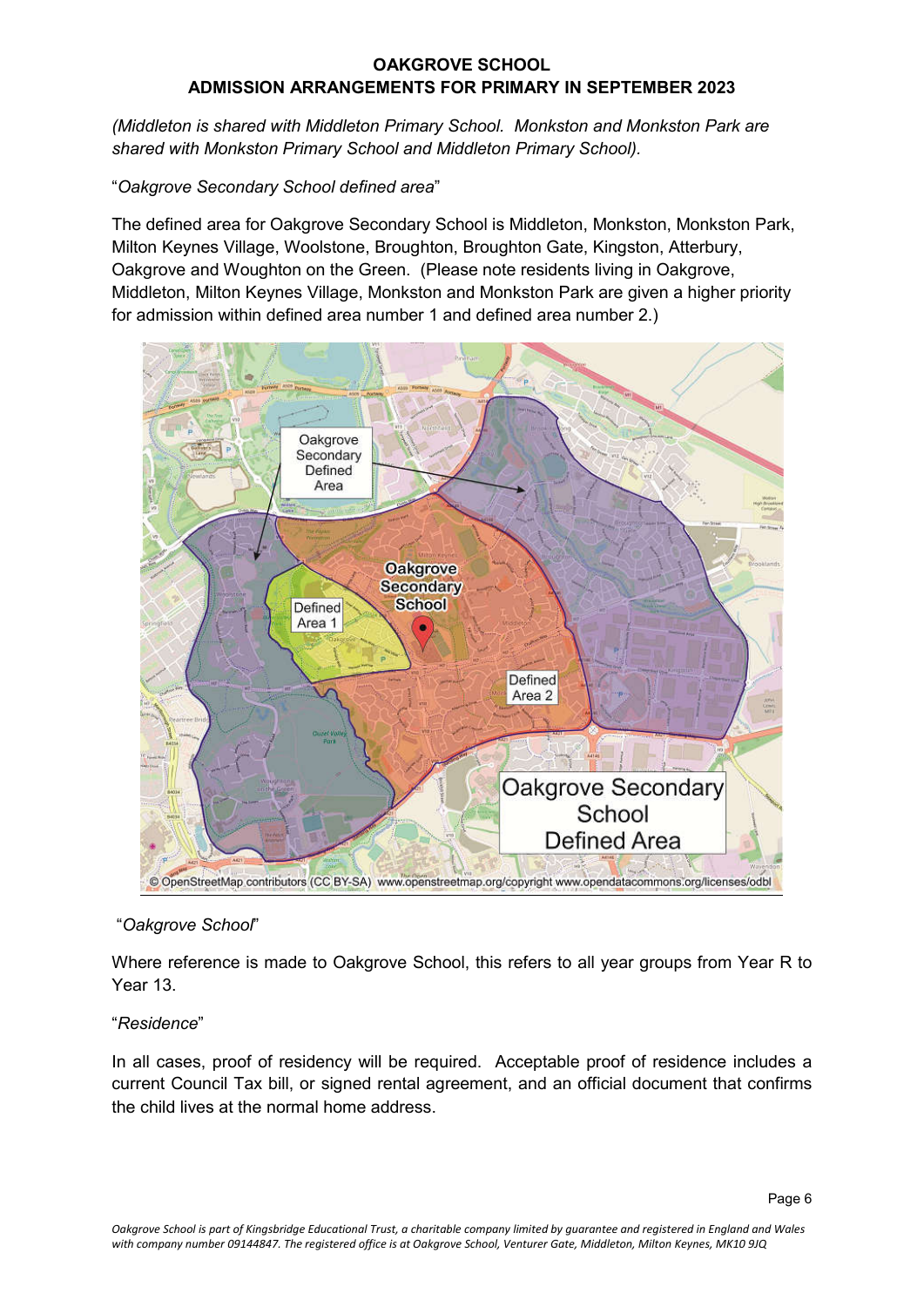#### "*Looked After Child*"

A Looked after Child is a child who is (a) in the care of a local authority, or (b) being provided with accommodation by a local authority in the exercise of their social services functions (see the definition in Section 22(1) of the Children Act 1989).

## "*Previously Looked After Children*"

A Previously Looked After Child is a child who was previously looked after but immediately after being looked after became subject to an adoption, child arrangements, or special guardianship order including those who appear to the admission authority of the school to have been in state care outside of England and ceased to be in state care as a result of being adopted.

## "*Sibling*"

A sibling is a brother or sister which, for admission purposes, means brothers and sisters of whole or half blood or any other child (including an adopted child) who permanently resides at the same address and for whom the parent also has parental responsibility.

#### "*Multiple Births*"

In cases where there is one remaining place available and the next child on the waiting list is one of twin, triplet or other multiple birth groups, the following will apply:

 Both twins would be admitted (or all siblings in the case of multiple births) even if this goes above the admission number of the School.

## **9. Checking information**

Oakgrove Primary School reserves the right to make its own enquiries to verify information supplied by the applicant. If, subsequently, Oakgrove Primary School finds that a place has been offered in reliance on information that was materially incorrect or misleading, e.g. the parental address or the applicant's date of birth, and the place would not have been offered if the information had been correct, the Governing Body may withdraw the offer if the student has not yet started at the School. Where an offer is withdrawn the Governing Body Admissions Committee will consider the application afresh, and if an offer is not made, a right of appeal will be offered (see section 14 below).

#### **10. In-Year admissions**

This relates to all admissions to Oakgrove Primary School in Reception to Year 6 except for the initial September entry into Reception which is explained above.

For children who wish to attend Oakgrove Primary School at any time after September in which they entered Reception, parents/carers will be asked to complete an application form available from the School. Verbal or telephone applications will not be accepted. Where no place is available, the applicant will be advised in writing and informed of their right to request an independent appeal.

Oakgrove Primary School's PAN for Year R is 90.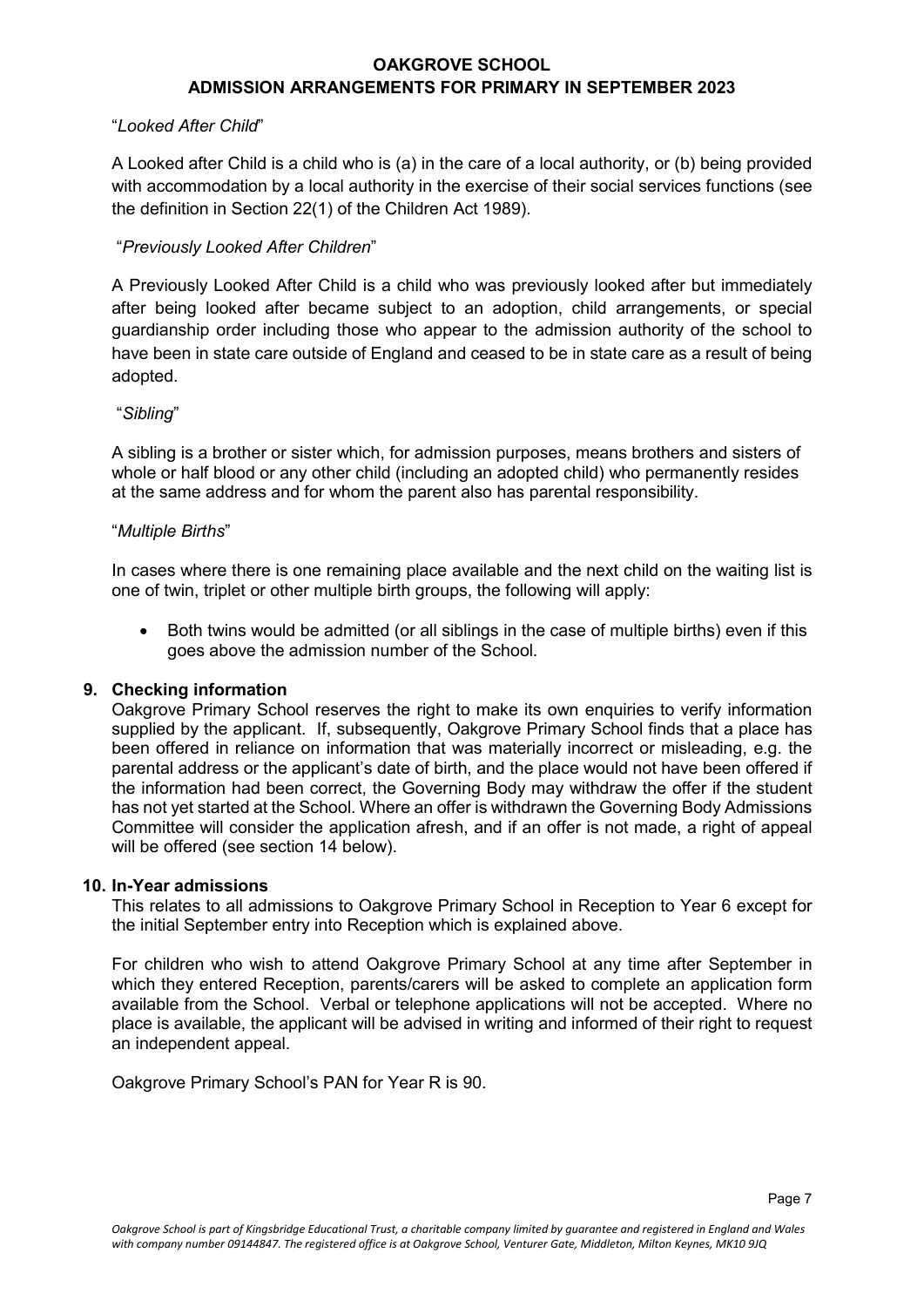## **OAKGROVE SCHOOL**

## **ADMISSION ARRANGEMENTS FOR PRIMARY IN SEPTEMBER 2023**

The indicative admission number for the following year groups is as follows:

| Year 1            | 90 |
|-------------------|----|
| Year 2            | 90 |
| Year 3            | 75 |
| Year 4            | 50 |
| Year 5            | 50 |
| Year <sub>6</sub> | 25 |

The numbers stated for Years 1-6 are only indicative and may reduce if the number is no longer practicable

#### **11. In-Year admissions – how places are allocated**

For a place to be available for an in year admission then the number for the relevant year group will have fallen below the admissions number. When this occurs, the place will be allocated strictly in accordance with the process and definitions of the oversubscription criteria, as set out for determining entry to the Reception Year in September 2023.

Places that become available will be allocated to those applicants who meet the relevant criteria for the year group and who are currently in the application process or who have requested to be placed on the waiting list (see section 12). For the purposes of in year admissions, the applicants in the application process are considered to be:

- those who have applied and whose applications have not yet been determined;
- those who have returned their forms for an independent appeal to the Clerk of the Independent Appeal Panel and are waiting for their appeal to be heard;

Applicants who have not pursued their applications by returning the relevant forms by the relevant stated deadline will not be considered to be part of the process.

#### **12. Waiting Lists for In-Year admissions**

The School will maintain a waiting list (see below for further details). Parent/Carers will be asked to confirm in writing if they wish their child's name to be put on the waiting list for the relevant year group. The waiting list will be ranked in accordance with the oversubscription criteria. This means that any child on the list may move up or down the list as other children are added or removed and length of time on the list will not be a factor in offering a place. Children whom the Local Authority directs the School to admit and who are allocated a place at the School in accordance with the Fair Access Protocol will take precedence over those already on the waiting list. Further, and for the avoidance of doubt, a child whose statement of Special Educational Needs or Education Health and Care plan names the School must be admitted, and will therefore take precedence over children on the waiting list.

# **13. Admission of a child into a year group other than that normally associated with their age**

The School will only admit children outside their chronological year group in exceptional circumstances. Parents should contact the School if they wish to make such a request – and, for the avoidance of doubt should complete the LA common application form or the in-year admission form, as appropriate. Decisions will be made based on the individual circumstances of each case, and will take into account the parents' wishes; educational advice; information about the child's academic, social and emotional development, and whether they have been previously educated outside of their normal age group.